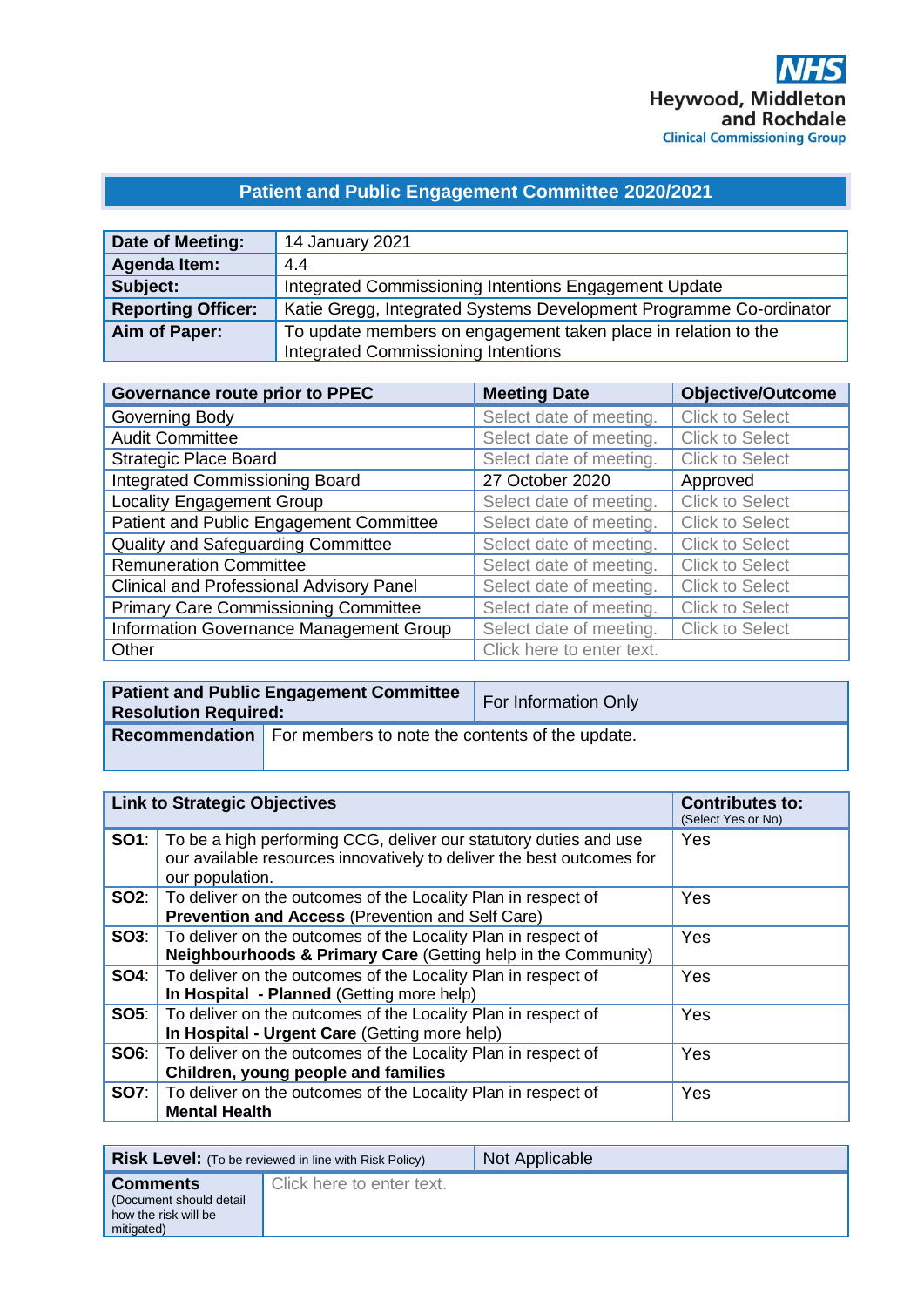| <b>Content Approval/Sign Off:</b>                                 |                                                                 |
|-------------------------------------------------------------------|-----------------------------------------------------------------|
| The contents of this paper have been<br>reviewed and approved by: | Director of Integrated Systems Development,<br>Sandra Croasdale |
| <b>Clinical Content signed off by:</b>                            | Not applicable                                                  |
| Financial content signed off by:                                  | Not applicable                                                  |

|                                                       | <b>Completed:</b> |
|-------------------------------------------------------|-------------------|
| Clinical Engagement taken place                       | <b>No</b>         |
| Patient and Public Involvement                        | Yes               |
| <b>Patient Data Impact Assessment</b>                 | <b>No</b>         |
| Equality Analysis / Human Rights Assessment completed | <b>No</b>         |

## **Executive Summary**

The system commissioning intentions were agreed at ICB in October 2020 following engagement with the Local Care Organisation and the public. This update sets out the engagement that has taken place so far as part of this process, the work currently underway to further scope out the priorities and the next steps proposed for engagement.

## **Progress to Date**

Public engagement was undertaken during September 2020 to inform the final proposed commissioning intentions agreed by ICB. The engagement was designed and delivered through a task and finish group led by HMR CCG and Rochdale Council involving communications and engagement leads from across the health and social care system, commissioners, Rochdale's LCO, Health watch and the VCFSE sector facilitated by Action Together. The group worked in an integrated way to deliver the engagement using co-operative engagement principles to codesign the engagement approach.

The messages utilised in the engagement and the method of engagement itself was codesigned with the Inclusive Message Group, a group led by Action Together and made up of different community and voluntary sector groups who have access and connection to typically 'hard to reach' groups of people and individuals. The commissioning intentions task and finish group developed a presentation, informed by the inclusive messaging group recommendations, which described in an accessible way:

- what the Clinical Commissioning Group (CCG) and Local Authority (LA) do
- what commissioning intentions are
- how they are chosen as the CCG's and LA's priorities and what the intended health and care priorities for 2021/22 are.

A series of online focus groups were held throughout September led by Healthwatch and Action Together where the commissioning intentions were presented via the presentation described and reflections sought. This was complemented by an online survey which was published on the Council and HMR CCG website as well as being widely promoted by system partners.

A report was produced that outlined the key outcomes of the findings from the focus groups and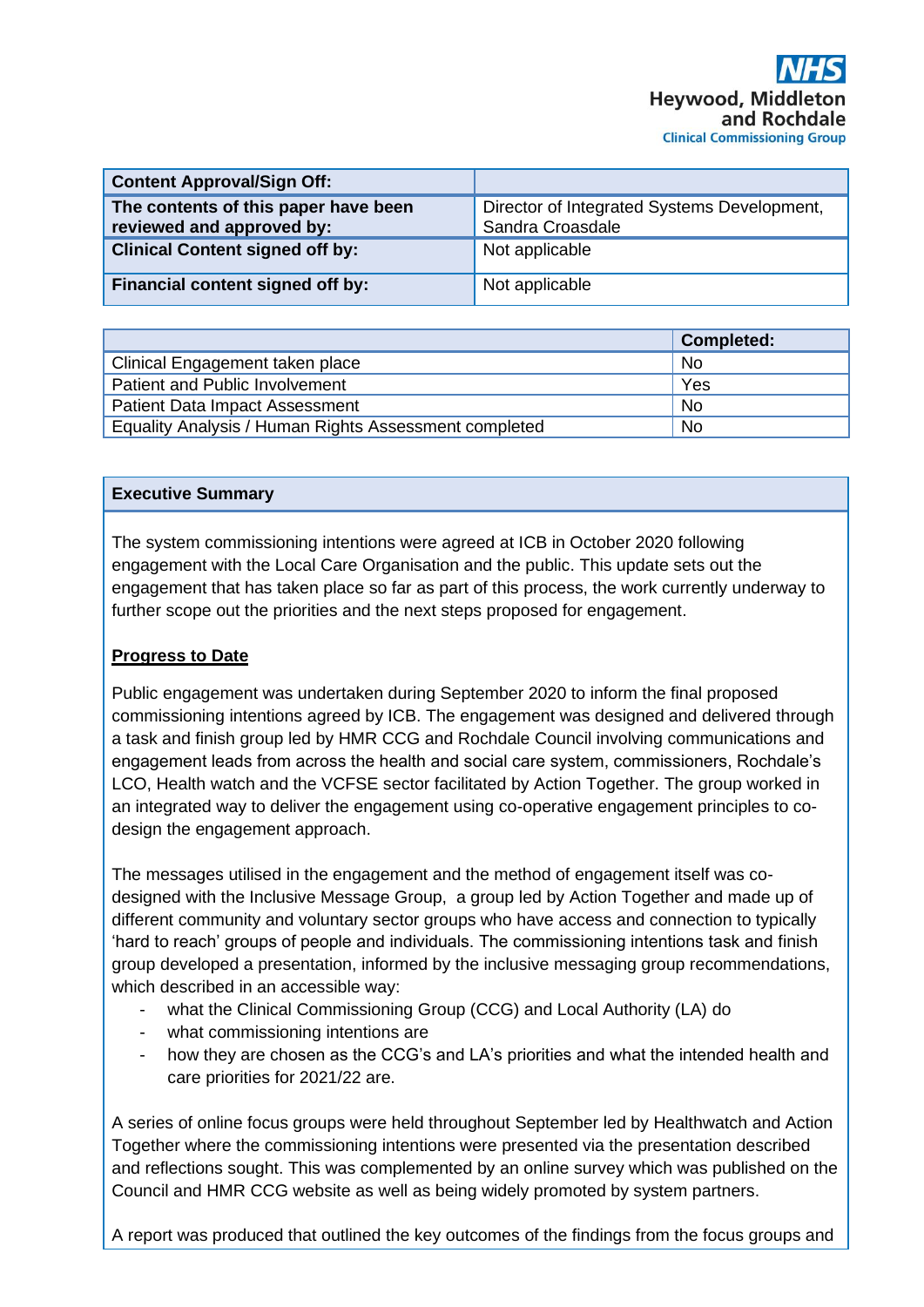

survey and was incorporated into the final report to ICB outlining the commissioning intentions for 2020/21. The engagement report can be found in the embedded documents at the end of this executive summary.

Following the agreement from ICB, Executive sponsors and Senior Responsible Officers have been established for each of the priority areas across the LCO. However, due to the impact of COVID wave 2 and the preparations required for the roll out of the Pfizer vaccine through the end of October and November/early December and the system pressures felt because of this, progress in terms of the development of the project mandates and the subsequent engagement plans aligned to this was halted.

The project mandates are now currently being developed which will the set out the scope of each priority and who needs to be engaged at each stage of the project. Following the completion of the mandates, detailed engagement plans will be developed informed by the mandates and in collaboration with system partners overseen by the aforementioned task and finish group. The current timeline for completion of the mandates is the end of January 2021 with the caveat that this may be impacted by the expected COVID wave 3 during January due to the people involved in developing the mandates being impacted by any potential wave 3.

# **Next Steps**

The Commissioning Intentions Engagement Task and Finish Group will develop feedback to the public to advise how their reflections have been incorporated into the proposed health and care priorities. An engagement programme will be developed taking into consideration the comments received during the focus groups as to how the public would like to continue to be engaged going forwards and utilising the relationships with Healthwatch and the VCFSE sector via Action Together. The plan will ensure that there are opportunities to engage, co-design and co-produce services as health and care plans are progressed and will enable public and patient voice to be integrated into the services developed. The plan will also be informed by the recent Healthwatch communications survey that sought to determine the systems communications reach. All engagement will adhere to the Gunning Principles for engagement and the legal duty which the CCG is bound by. Updates to PPEC and other subsequent committees can be provided as and when required.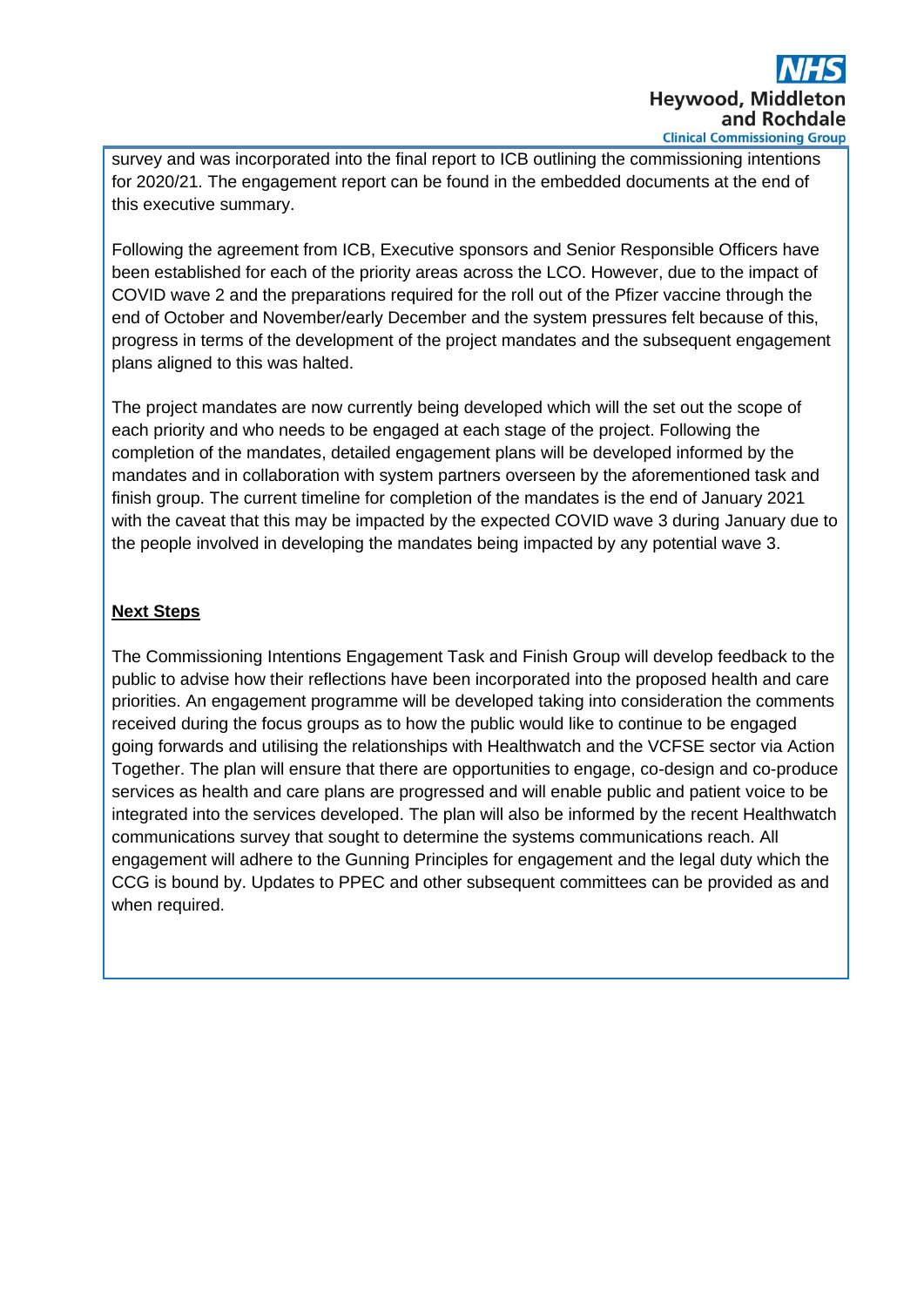#### **Commissioning Intentions Engagement Outcome Report**

#### **What did we do & Who did we do it with?**

Public engagement was undertaken to inform the final proposed commissioning intentions. The engagement was designed and delivered through a task and finish group led by HMR CCG and Rochdale Council involving communications and engagement leads from across the health and social care system, commissioners, Rochdale's LCO, Health watch and the VCFSE sector facilitated by Action Together. The group worked in an integrated way to deliver the engagement using cooperative engagement principles to co-design by the engagement approach.

The Commissioning Intentions Engagement Task and Finish Group asked The Inclusive Messaging Group to help co-design the messages to be used during the period of engagement planned and to make some recommendations about how the engagement could be undertaken inclusively within the tight timescales. The Inclusive Messaging Group is a group led by Action Together and made up of different community and voluntary sector groups who have access and connection to typically 'hard to reach' groups of people and individuals. The inclusive messaging group have supported to ensure that key messages are accessible by advising on approaches, methods and types of language as well as practically providing 24 hour translation services amongst other support. This group has helped to support the development of messages directed at those negatively impacted by COVID or had their health inequalities worsened.

The commissioning intentions task and finish group developed a presentation informed by the inclusive messaging group recommendations. The presentation described, in an accessible way, what the Clinical Commissioning Group (CCG) and Local Authority (LA) do, what commissioning intentions are, how they are chosen as the CCG's and LA's priorities and what the intended health and care priorities for 2021/22 are.

A series of online focus groups were held throughout September led by Healthwatch and Action Together where the commissioning intentions were presented via the presentation described and reflections sought by focussing on the following three questions:

- Initial reflections?
- Would you like to continue to be engaged on these plans?
- How would you like us to engage with you going forwards?

The groups that were engaged through this process are outlined below:

- 1. HWR Advisory Group
- 2. HWR Volunteers
- 3. Black Asian Minority Ethnic Covid Focus Group
- 4. Youth Parliament
- 5. Real Change Partnership (Partnership of VCFSE orgs tackling homelessness, in attendance: Action Together, The Sanctuary Trust, Petrus, The Bond Board)
- 6. Action Together system change managers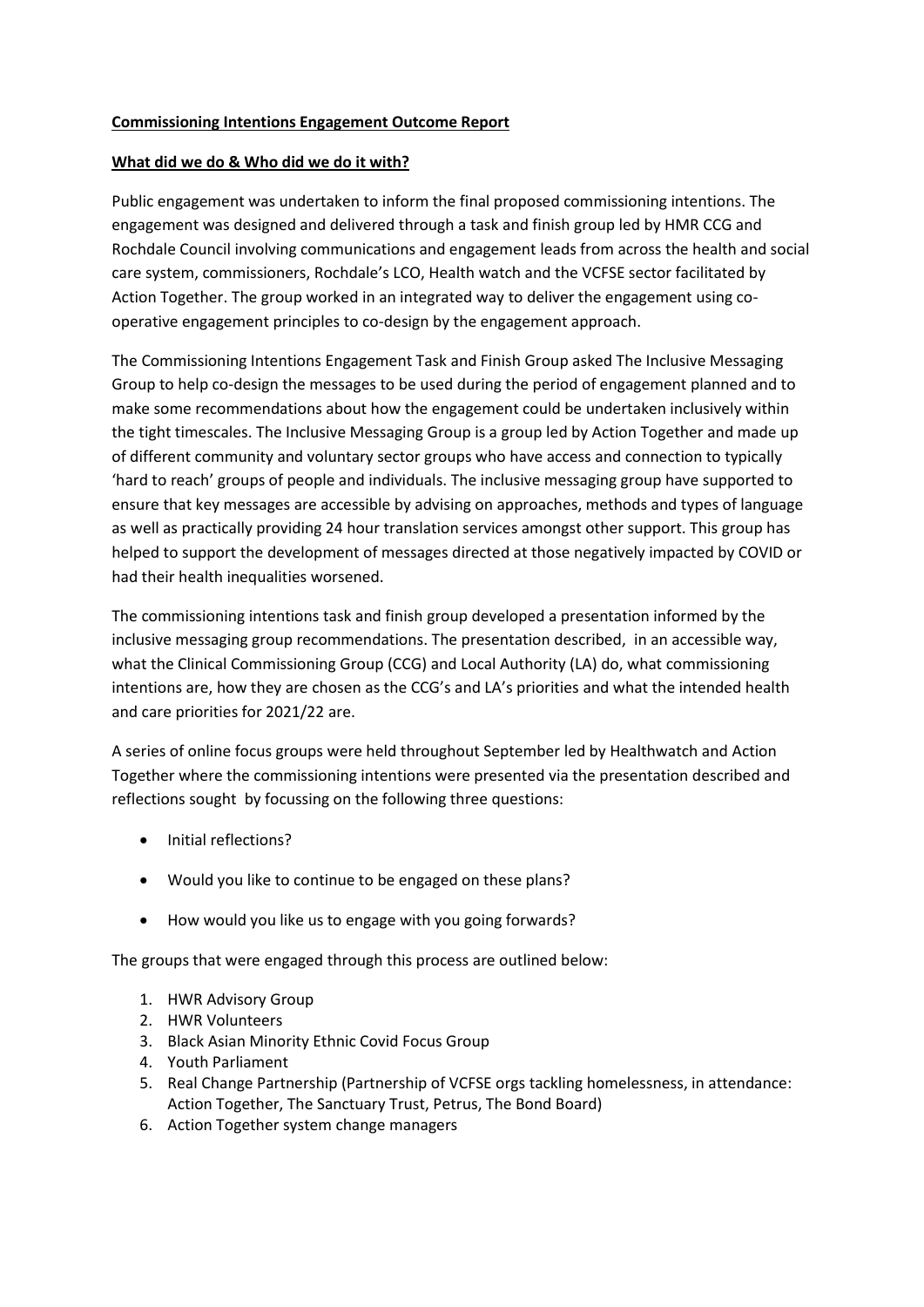- 7. Inclusive Messaging group (Action Together, Europia, Healthwatch, Rochdale and District Disability Action Group (RADDAG), Rochdale & District Mind, Up CIC, Awakening Minds, Rochdale Council, Living Well)
- 8. Grassroots Gathering (x23 VCFSE organisations)

The focus groups were complemented by a public survey that was also developed by commissioning intentions engagement task and finish group, supported by the Inclusive Messaging Group. Respondents to the survey were asked the following:

- Question 1: Do you agree with the priorities? - Do you agree with the priorities for Children and Young People's Health and Care in Rochdale?
	- -Do you agree with the priorities for Adults Health and Care in Rochdale? -Do you agree with the priorities for Covid-19 Services in Rochdale?
- Question 2: Why do you agree or disagree with the priorities?
- Question 3: Are there other areas of Health and Care that are important to you?
- Question 4: Would you like to engage with us further regarding the priorities?

The survey published on the Council website, the Council and CCG social media channels and shared widely by health and social care partners and non-statutory partners to staff and stakeholders. The focus groups and community conversations were also held online via video conference.

It is recognised that outlets for engagement are limited to online by the current COVID-19 rules and restriction and it is acknowledged that undertaking the engagement digitally is not fully inclusive. However, the organisations that took part in the focus groups and community conversations represent wider members of the community who may not have access to digital. The engagement task group also developed a statement of commitment to highlight to the public that this initial engagement activity is the start of a conversation with them. The group are dedicated to further develop a full engagement programme, giving opportunities to engage, co-design and co-produce services as health and care plans are progressed.

### **Demographics**

### **Demographics from the Community Led Conversations**

Community Conversations led by Healthwatch and Action Together engaged with various community members, leaders, representatives and the public and a total of 52 people contributed their thoughts in the discussions. Demographic data for the attendees of the Action Together led groups was not collated as attendees gave views on behalf of the cohort of people they represent through their organisations; however some demographic detail of the cohort of people they support in their organisations was gathered. This combined with the demographic data for the Healthwatch led focus groups was gathered and can be found in the matrix below: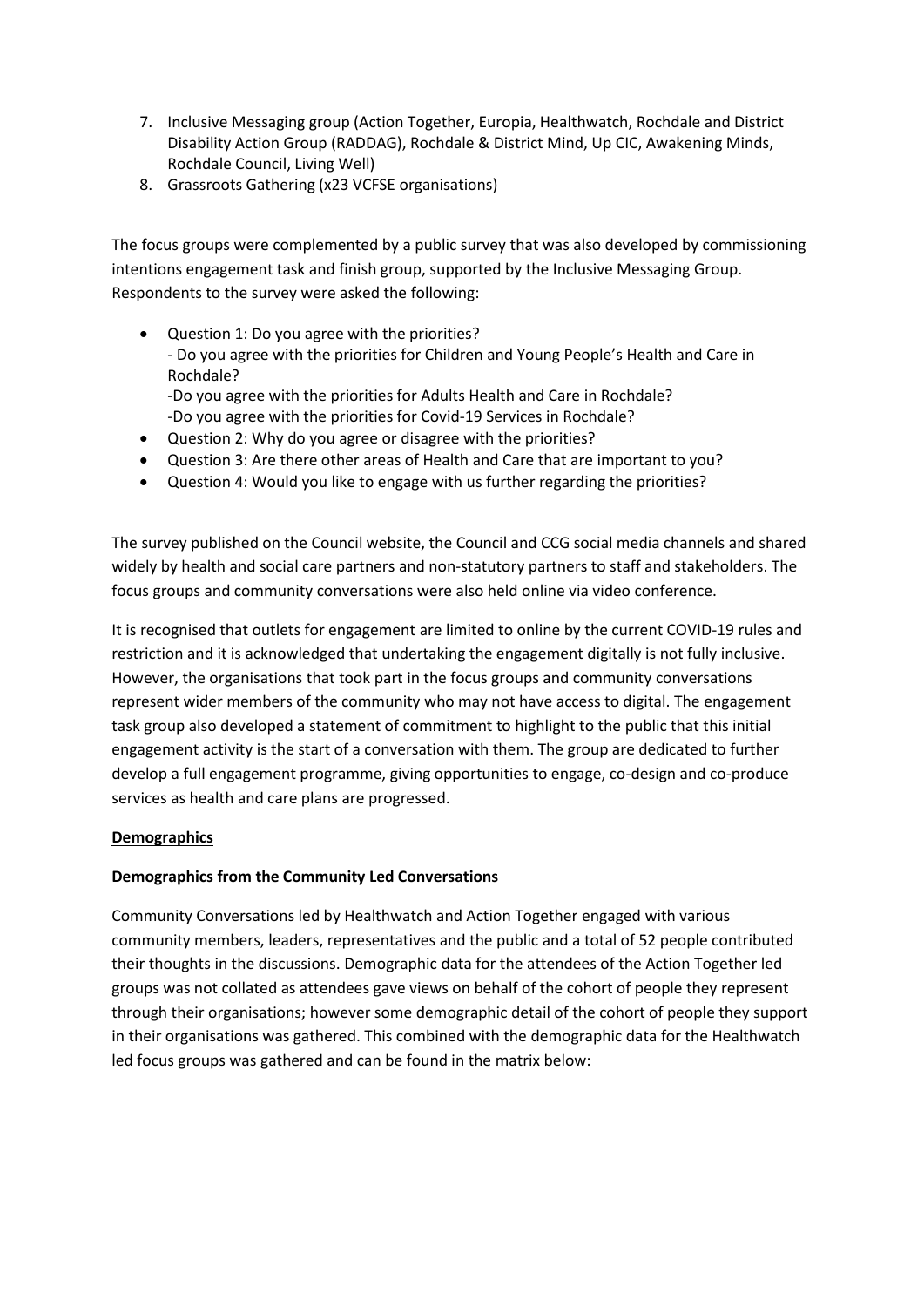|                               | Action Together held conversations to seek feedback on the commissioning                  |
|-------------------------------|-------------------------------------------------------------------------------------------|
|                               | intentions with the VCFSE organisations that are part of the Grassroots                   |
|                               | Gathering, Real Change and Inclusive Messaging sessions. They are members of              |
|                               | Action Together and have stated the main clients/ users / beneficiaries of their          |
|                               | organisations via their membership application. The organisations engaged have            |
|                               | stated that they support:                                                                 |
|                               |                                                                                           |
|                               | <b>Black and Minority Ethnic Communities</b>                                              |
| <b>Action Together</b><br>Led | <b>Faith communities</b>                                                                  |
| Conversations                 | Families and parents<br>٠                                                                 |
|                               | Homeless people<br>$\bullet$                                                              |
|                               | Older people (50+)<br>$\bullet$                                                           |
|                               | People with a long-term health condition<br>$\bullet$                                     |
|                               | People with learning disabilities<br>$\bullet$                                            |
|                               | People with emotional wellbeing / mental health concerns<br>$\bullet$                     |
|                               | People with substance misuse/addiction<br>٠<br>People looking for employment<br>$\bullet$ |
|                               |                                                                                           |
|                               |                                                                                           |
|                               | <b>Demographics</b>                                                                       |
| Healthwatch                   | Gender: 50% male 50% female                                                               |
| Rochdale                      | Ethnicity: 100% White British                                                             |
| Volunteers                    | Age: 35-44 and 55+                                                                        |
|                               | Health conditions: 50% with a long-term health condition<br>Township: 100% Rochdale South |
|                               | <b>Demographics</b>                                                                       |
|                               | Gender: 100% male                                                                         |
| <b>BAME Covid</b>             | Ethnicity: 100% BAME                                                                      |
| <b>Focus Group</b>            | Age: 35-44 and 45 - 54                                                                    |
|                               | Health conditions: 50% with a long-term health condition                                  |
|                               | Township: 100% Rochdale North                                                             |
|                               | <b>Demographics</b>                                                                       |
| Youth                         | Gender: 50% female 50% male                                                               |
| Parliament                    | Ethnicity: Representation from BAME and White British                                     |
|                               | Age: $13 - 22$ years                                                                      |
|                               | Demographics:                                                                             |
|                               | <b>Advisory Group members:</b>                                                            |
|                               | Gender: 50% female, 50% male                                                              |
|                               | Ethnicity: 50% BAME, 50% White British<br>Ages: 35 - 44 and 55+                           |
| <b>HWR Advisory</b>           | Health condition: 100%                                                                    |
| <b>Group and</b>              | Township: 50% Pennines 50% Rochdale North                                                 |
| other                         | The service users they collectively represent include:                                    |
| organisations                 |                                                                                           |
|                               | Age: All ages                                                                             |
|                               | Ethnicity: None prescriptive, one has strong links with the BAME community                |
|                               | Disability: Both are strong advocates for inclusion, one offers Mental Health             |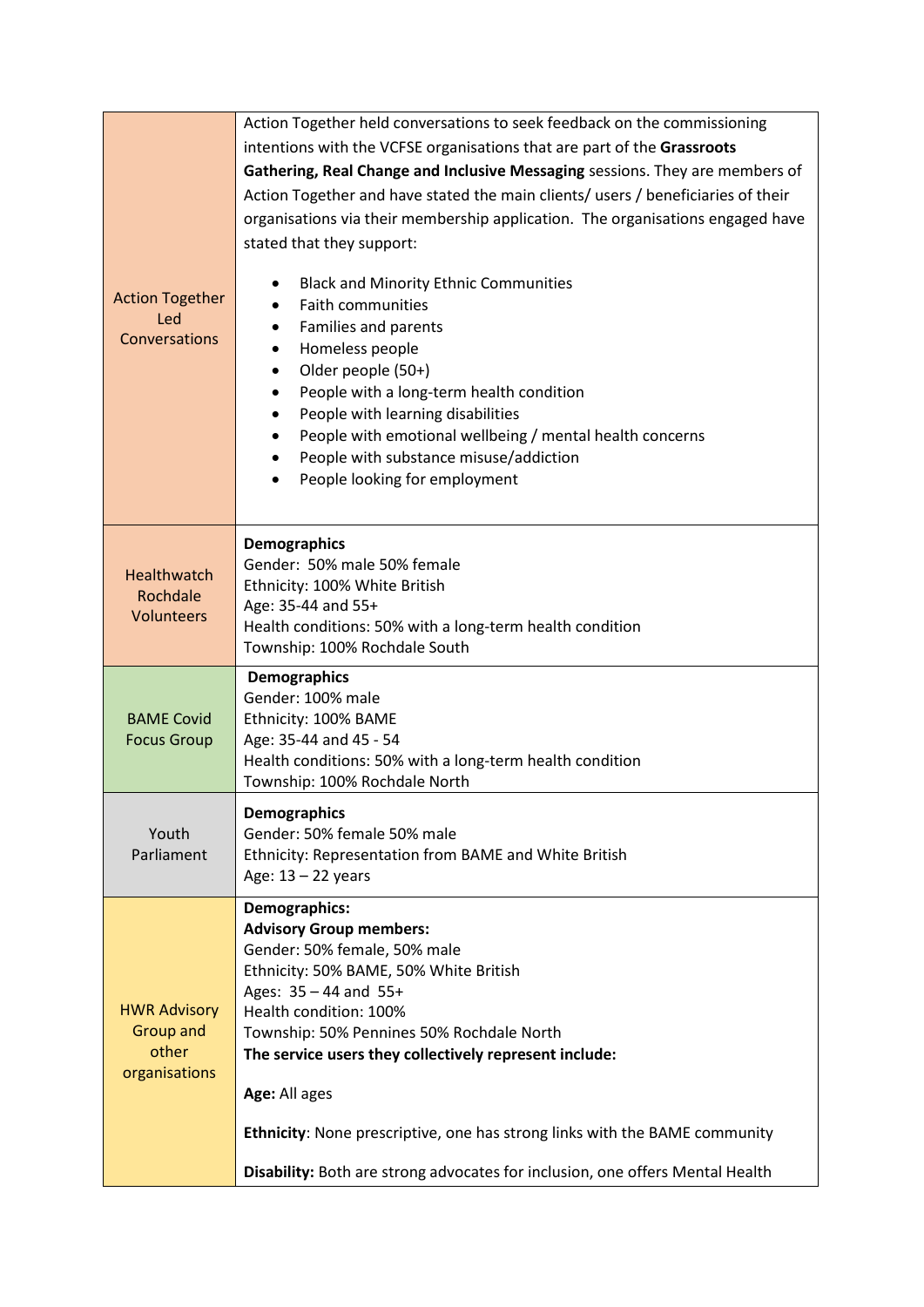| support services for male and female                                                                                                       |
|--------------------------------------------------------------------------------------------------------------------------------------------|
| Carer: Both agencies have links with Carers providing support when required.                                                               |
| <b>Health conditions:</b> Neither organisation excludes on the basis of health<br>conditions and pro—actively support as and when required |
| Sexual orientation: Both offer an inclusive service irrespective of sexual<br>orientation                                                  |
| Gender: The services are open to all; one service has a support strand which<br>caters specifically for women                              |
| <b>Religion:</b> None prescriptive although one has strong links with the Muslim<br>community                                              |

### **Demographics from the Survey**

There were a total of 65 responses to the survey. Of these respondents:

- 51 (78%) of respondents define themselves as White British; 7 (11%) of respondents define themselves as Asian British.
- Predominately respondents of the survey were aged 55+ (40%); nobody under the age of 24 answered the survey.
- 33 (51%) of respondents had a health condition of sorts (long term or multiple)
- In regards to location the majority of respondents reside in Middleton Township (15), followed by Rochdale South (14) and Rochdale North (13). Both Heywood (5) and Pennines (9) had lower numbers of respondents.

# **Key Outcomes**

The general consensus from both the focus groups, community led discussions and the survey was that the public agree with the priorities set out in the proposed commissioning intentions and that they are the right thing to do, however there was concern about how the priorities would be delivered with limited access and waiting times increasing during the pandemic. There was also concern highlighted in the survey and the focus groups that the information shared does not give full details of the priorities and they would like to understand more of this detail.

### **The survey response is set out below:**

- 58 (89%) agree with the priorities for Children and Young People's Health and Care in Rochdale
- 61 (94%) agree with the priorities for Adult's Health & Care in Rochdale
- 60 (92%) agree with the priorities for Covid-19 Services in Rochdale
- 25 (39%) would like to engage with us further regarding the priorities